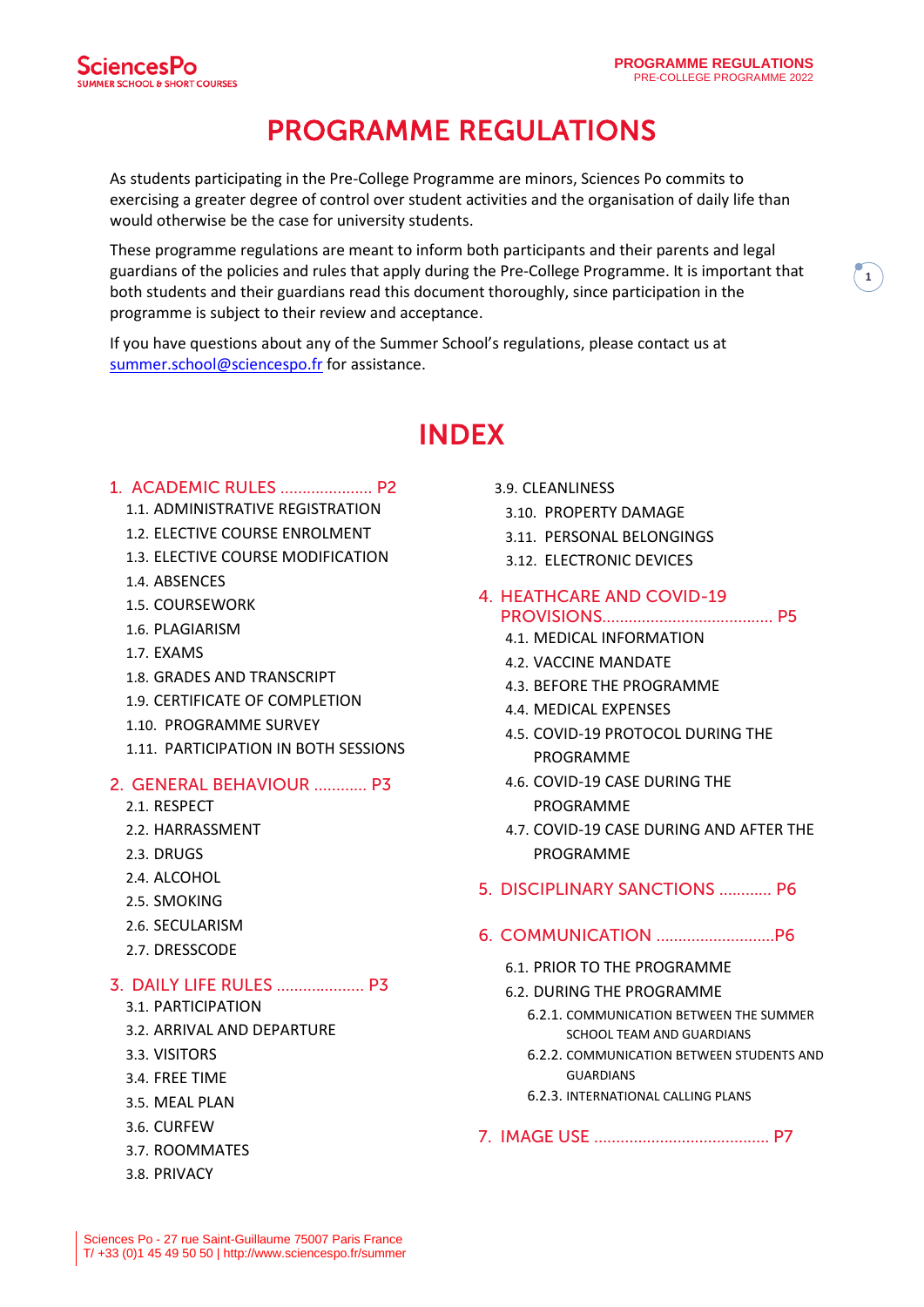# 1. ACADEMIC RULES

- 1.1. **ADMINISTRATIVE REGISTRATION:** Administrative registration is complete once the student receives a Letter of Enrolment, after the full amount for the tuition fees have been paid and all the required documentation has been filled out and submitted to the Summer School team. A student whose administrative registration is incomplete cannot attend the programme.
- 1.2. **ELECTIVE COURSE ENROLMENT:** Enrolment in the elective course is secured once the first step of registration "Reserve your spot" is complete and the deposit for the programme is paid. The number of spots in each course is limited and allocation is done on a first come first served basis. When an elective course reaches its full capacity, the course is no longer open to registration. If the choices of elective courses selected are no longer available, it is possible to select an elective course among the ones open to registration. Enrolment in the elective course selected is definitive.
- 1.3. **ELECTIVE COURSE MODIFCATION:** A student may submit a justified written request to [summer.school@sciencespo.fr](mailto:summer.school@sciencespo.fr) to change their elective class up until 4 weeks before the start of the session. The Summer School team will consider this request depending on the availability of spots in the requested course and the academic coherence of the request. After that date, it is not possible to change elective courses.
- 1.4. **ABSENCES**: Attendance and punctuality are fundamental expectations of all students. This applies to all courses, activities, and meetings deemed mandatory by the Summer School team. Given the short timeframe and the intensive nature of the Pre-College Programme, unexcused absences from any single class may be deemed grounds for an "incomplete" grade at the conclusion of the programme. Proof of medical authorization is required to excuse absences for illness. Repeated absences for an illness may further jeopardize a student's ability to successfully complete the programme. In case of a medical issue that prevents a student from attending any course, activity or meeting, the student must immediately inform a member of the Summer School team. Please also note that, in accordance with French law regarding secular education, religious worship or practice of any faith does not constitute grounds for an excused absence.
- 1.5. **COURSEWORK**: Students are expected to engage seriously in their courses through both class participation and completion of assigned work. Late work may only be submitted with instructor approval and according to class policies. Any late work submitted without instructor approval may expose students to penalties, determined in accordance with his/her instructor.
- 1.6. **PLAGIARISM**: All work submitted to fulfil course requirements must be either the student's own words or ideas, or must clearly acknowledge the source. Plagiarism is deemed to have occurred when a student's ideas, as expressed in his or her work, cannot be distinguished from those of other authors. Any of the following may be considered plagiarism: clusters of consecutive words (five or more) without citation, paraphrasing or translation. Plagiarism is a serious infringement of Sciences Po's code of academic integrity. More information on Sciences Po's policy is available on the **Sciences Po website**.
- 1.7. **EXAMS**: Participation in exams is mandatory to validate the programme and obtain the certificate of completion. Students may not collaborate in the completion of individual examinations. During an exam, students should not communicate with other students, nor should they have any books, papers, electronic devices or bags in their immediate surroundings, unless authorized by the instructor or proctor. All electronic devices must be turned off during an exam. Any violation of the exam rules may expose students to sanctions and may prevent students from validating the programme. In case of participation in two sessions, the student must participate in the exams for each session in order to validate both sessions.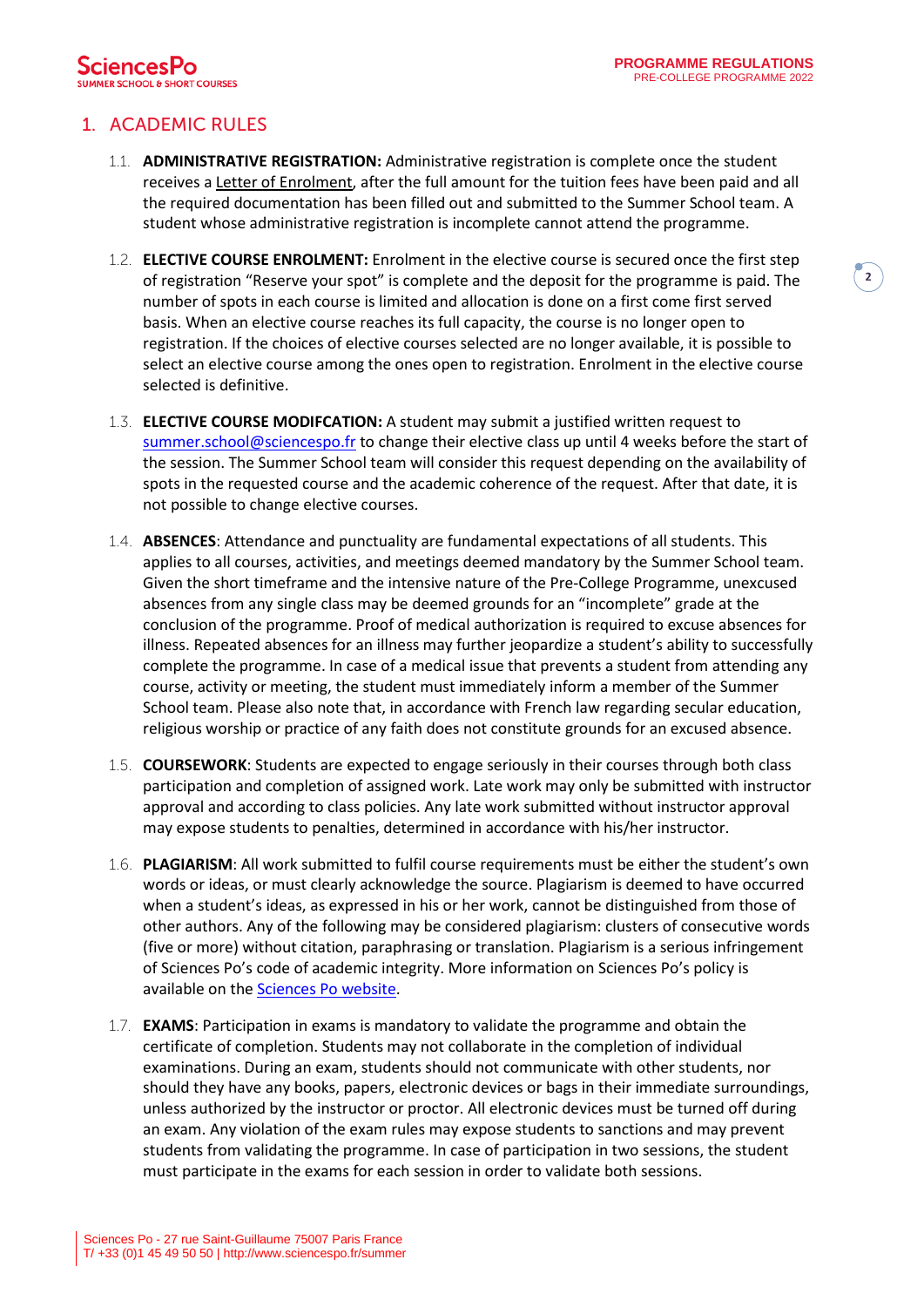- 1.8. **GRADES AND TRANSCRIPTS**: Methods of evaluation, evaluation criteria and workload will be explained in detail by each professor. All Summer School students who complete the final exams will be sent an official transcript after the end of the programme. Grades at Sciences Po are calculated according to the French system on a scale of 0 to 20, with 10 being a passing grade.
- 1.9. **CERTIFICATE OF COMPLETION**: A certificate of completion will be awarded to students who fully respect the programme regulations, attend and fully participate in all classes, take the final exams, and complete the compulsory survey at the end of the programme. Please note that Sciences Po does not award academic credit for the completion of the Pre-College Programme.
- 1.10. **PROGRAMME SURVEY:** Students will complete a questionnaire about different aspects of the Pre-College Programme, which will be sent to them before the end of the programme. In order to receive their certificate of participation at the Summer School, students must complete the survey before the end of the programme. In case of participation in two sessions, students must complete the survey for each session.
- 1.11. **PARTICIPATION IN BOTH SESSIONS**: Students may choose to participate in one or two sessions of the Pre-College Programme. In case of participation in two sessions, students must select a different elective course for each session and must respect all academic rules for each session (participation, attendance, exams, survey, etc.). During the period in between sessions, the Summer School is not responsible for students and will not cover housing, meals or transportation.

### 2. GENERAL BEHAVIOUR

- 2.1. **RESPECT:** Sciences Po expects that students will act in a sensitive, considerate, and responsible manner both in and outside of class. We deem unacceptable any verbal or physical conduct that demeans others because of their race, gender, ethnic background, religion, or sexual orientation.
- 2.2. **HARASSMENT**: No form of harassment or bullying will be tolerated. Harassment consists of conduct of any type, including verbal, written, cyber or sexual, which has the purpose of interfering with another student's integrity or well-being. Participants of the programme who believe that they have been harassed should immediately alert the Summer School team.
- 2.3. **DRUGS**: The possession, sale or use of drugs is a criminal offence in France and is punishable by law. It will lead to automatic dismissal from the Pre-College Programme.
- 2.4. **ALCOHOL**: It is illegal to procure alcohol for minors in France. Furthermore, possession or use of alcohol during the programme will expose participants to sanctions and may be grounds for dismissal from the Summer School.
- 2.5. **SMOKING**: It is illegal to procure tobacco for minors in France. Furthermore, the Pre-College Programme mandates a smoke-free environment. There is no smoking, including e-cigarettes, on campus and in the residence buildings and yards or during Pre-College activities, transportation or collective times.
- 2.6. **SECULARISM**: In accordance with French national law, higher education in France is secular. A leave of absence for religious reasons is not a justified excuse for missing any classes or activities.
- 2.7. **DRESSCODE**: Participants are expected to dress in a manner that is appropriate for a learning environment and not disruptive to others. Participants are prohibited from wearing items that display sexist, racist, discriminatory, offensive or hateful content.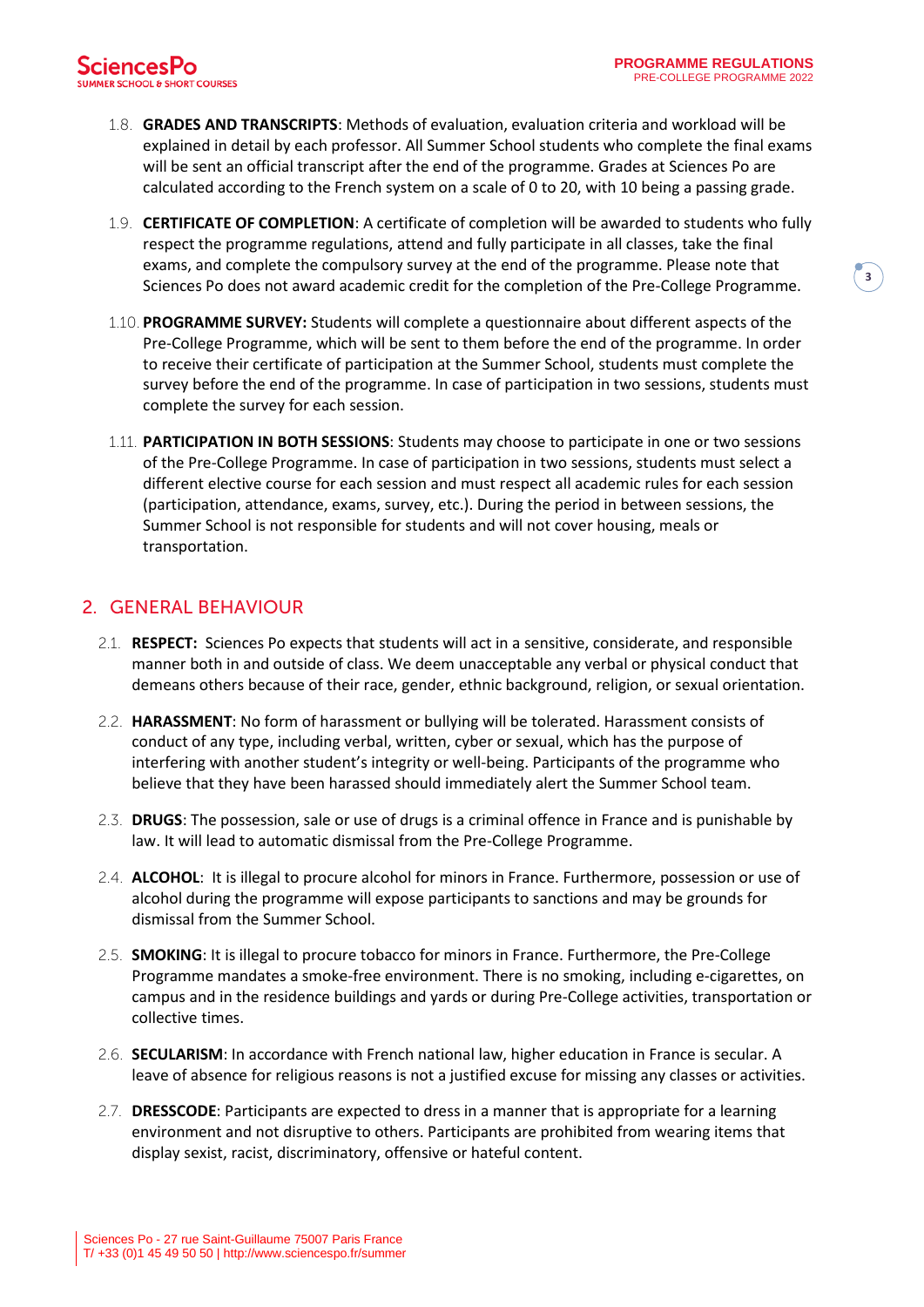# 3. DAILYLIFE RULES

- 3.1. **PARTICIPATION:** Participants are expected to arrive on the first day of the programme and stay until the last day of the programme. They are expected to take part in scheduled activities (classes, lectures, activities, meals, meetings, outings), unless the Summer School counsellors have specified otherwise. The Summer School team will not be able to modify the programme's schedule to accommodate students' personal activities (outings, visits to friends or family, nonscheduled activities, religious service, etc.).
- 3.2. **ARRIVAL AND DEPARTURE:** All travel-related information must be specified on the online registration platform. Any travel-related change must be brought to the attention of the Summer School team prior to the start of programme. The Summer School will not be able to organize any arrival or departure outside the conditions specified on the registration platform. Any travel-related change during the programme must be approved by both the parents or legal guardian and the Summer School team. The Summer School team is not responsible of the students before the start and after the end of the programme.
- 3.3. **VISITORS**: The Pre-College Programme is designed to be an immersive and holistic experience for our participants, and for them to live the college experience as a group. Therefore, participants may not have visitors during the programme; this includes parents/legal guardians, family members or anyone who is not involved in the programme. On an exceptional basis, special arrangements may be made to organize a meeting that does not interfere with scheduled classes and activities, upon request to the Summer School team prior to the start of the programme.
- 3.4. **FREE TIME**: Students will be supervized by a team of counsellors during the majority of the scheduled activities. However, they will also be allowed limited periods of scheduled free time slots during the programme, during which they will not be chaperoned. On occasions where students are given free time, they must adhere to instructions regarding group outings, meeting points and return times. Any violations to the programme regulations during free time may expose students to penalties.
- 3.5. **MEAL PLAN**: All students must participate in the meal plan organised by the Summer School, including breakfast, lunch and dinner. Students and guardians are asked to specify any dietary requirements and/or allergy concerns on the online registration platform. The Summer School can only accommodate medical dietary restrictions supported by medical prescriptions. Participants will not be permitted to bring food or eat in their rooms, if the rules and regulations of the residences forbid it.
- 3.6. **CURFEW**: Students must be in their assigned rooms by 11PM on weekdays and remain there throughout the night. Curfew is extended to midnight on Friday and Saturday. Students may break curfew only if participating in an event chaperoned by a Summer School team counsellor.
- 3.7. **ROOMMATES**: An important part of the college experience is learning to live in and respect a diverse community. Bedrooms will be separated by gender. Roomate will be determined prior to the start of the programme by the Summer School. If a roommate issue arises, it should be brought to the attention of a counsellor, who will determine the appropriate course of action.
- 3.8. **PRIVACY**: Students must respect the privacy, living space, and belongings of others. This means that students are expected to stay out of others' rooms without the consent of all their occupants.

**4**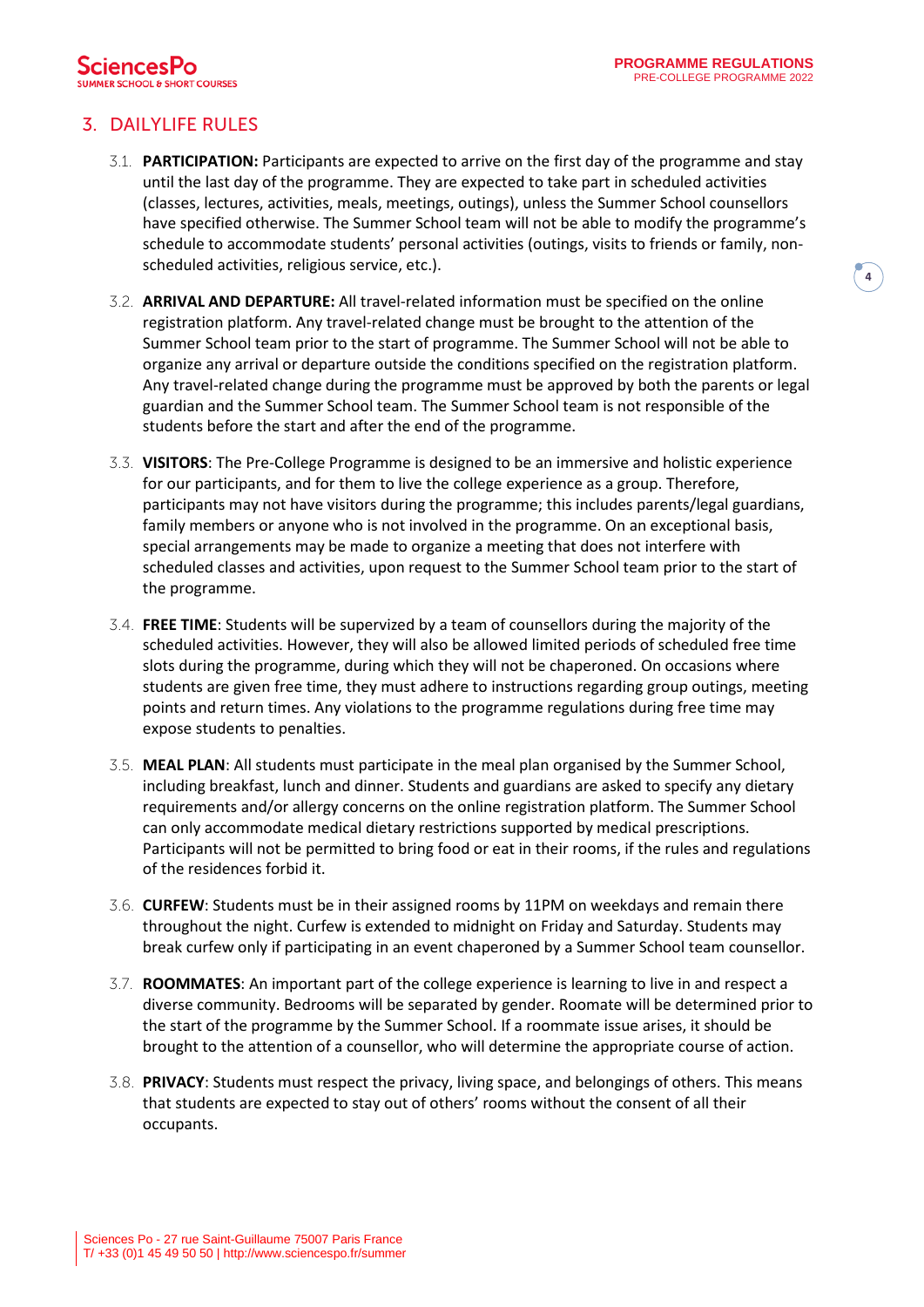**5**

- 3.9. **CLEANLINESS**: Students must maintain an acceptable level of cleanliness in bedrooms, bathrooms and public spaces, including on the campuses. Students must ensure that bedrooms and other spaces are clean at the end of the programme.
- 3.10.**PROPERTY DAMAGE**: Upon arrival, students are requested to report any damage to their room. In addition, students and their guardians may be held responsible for charges incurred as a result of property damage that they have caused during the programme. Occupants of rooms are jointly responsible for damage unless specific information establishes individual responsibility. Students are also responsible for the University and Residence cards or badges that they will be given. A 30€ charge will be applied to any lost keys or building badges misplaced during the programme.
- 3.11. **PERSONAL BELONGINGS:** Students are responsible for their personal belongings throughout the programme. Therefore, we strongly advise students not to bring valuables or large sums of money with them during the programme. Sciences Po is not held responsible for any lost, stolen, or damaged personal items during the programme.
- 3.12. **ELECTRONIC DEVICES:** Participants are allowed to bring electronic devices such as cell phones, laptops, and tablets, but they should only use these devices when it does not interfere with the activities of the programme. Furthermore, each professor will specify their policy regarding use of electronic devices in class.

### 4. HEALTHCARE AND COVID-19 PROVISIONS

**iciencesPo MER SCHOOL & SHORT COURSES** 

- 4.1. **MEDICAL INFORMATION**: Participants are required to provide students' medical history, proof of required vaccination, any current medical treatments, and upload proof of health insurance valid for the duration of the programme on the registration platform. Sciences Po ensures that all information shared through the registration platform remains strictly confidential and will only be shared to the Summer School team.
- 4.2. **VACCINE MANDATE**: Current French law requires a health pass to access many establishments and public places (restaurants and bars, cultural and entertainment institutions, sport facilities, trains and airports, etc.). As our students' health remains Sciences Po's main priority, the Summer School requires a valid proof of vaccination against COVID-19 (approved by the European Union) to register in the programme. If a participant has paid all the programme fees but fails to show a valid proof of vaccination against COVID-19, the student will not be accepted in the programme and will not be eligible for a refund or a credit for programme fees the following summer. **\*Since the vaccinal pass is currently suspended, this provision 4.2 does not apply as long as the suspension lasts.**
- 4.3. **BEFORE THE PROGRAMME**: The Summer School team must be notified of any health-related changes prior to the start of the programme. Given the COVID-19 pandemic, parents and/or legal guardians are encouraged to monitor the student's potential symptoms evocative of COVID-19 (temperature over 38°C, cough, fatigue, loss of smell and/or taste). Following French law regulating programmes for minors, Sciences Po recommends students to take a PCR test within 72 hours before the start of the programme or an antigenic test within 24 hours prior to the programme. If a participant tests positive to COVID-19 within 72 hours of the start of the programme (including a partially or fully vaccinated participant), the Summer School will not accept the participant in the programme.
- 4.4. **MEDICAL EXPENSES**: During the programme, all medical expenses will be covered by the participants, who must have subscribed to a health insurance valid for the duration of the programme, meeting the conditions detailed in the Practical Information Form.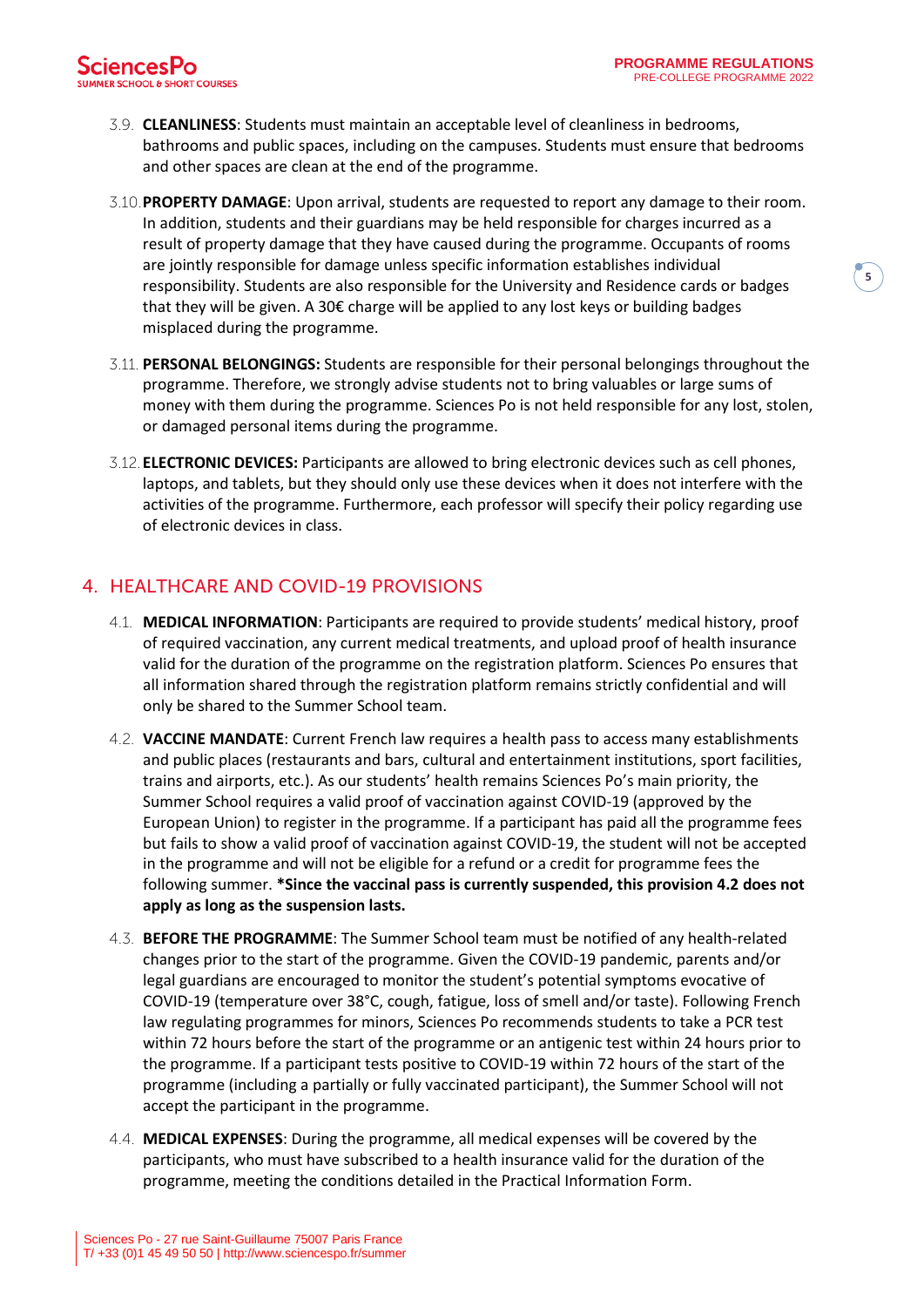- 4.5. **COVID-19 PROTOCOL DURING THE PROGRAMME**: During the programme, Sciences Po will strictly apply all sanitary health rules required by law, including specific provisions related to COVID-19. Two counsellors will be in charge of following up with any medical issues, referring to a doctor and administrating regular treatment (on the condition that a medical prescription is provided). These two counsellors will be designated as COVID-19 referents and will be in charge of enforcing the COVID-19 sanitary protocol in place at the time of the programme.
- 4.6. **COVID-19 CASES DURING THE PROGRAMME**: In case of a participant falling ill with COVID-19 during the programme, the student must comply with the French sanitary legislation, including isolation, repatriation and must cover any additional costs related to healthcare, housing or travel. A positive COVID-19 test will be grounds for suspension of participation from the programme (courses, activities, collective meals), until the student has tested negative for COVID-19.
- 4.7. **COVID-19 CASE DURING EXTENDING AFTER THE PROGRAMME:** If a participant is diagnosed with COVID-19 during the programme and extending after the end of the programme, the Summer School is not responsible for the student after the end of the programme. Parents or guardians must assume responsibility for the student and cover any additional costs related to Covid-19 protocol (medical expenses, housing, transportation, meals, etc.)

# 5. DISCIPLINARY SANCTIONS

- 5.1. Students and their guardians are expected to read all policies and procedures. Failure to abide by the policies and procedures may result in disciplinary action, which may include warnings, consultation with their guardian, or in cases of serious or repeated behavioural problems, dismissal from the programme.
- 5.2. Financial obligations arising from the dismissal from the programme, including travel costs, are the responsibility of the student and guardian. Should a student be dismissed, no portion of the programme fees will be refunded. Upon dismissal, students are required to make arrangements for immediate departure. Dismissed students will not receive a Certificate of Completion or transcript.

## 6. COMMUNICATION

6.1. **BEFORE THE PROGRAMME:** Programme communication is sent via email to the student and his or her guardian, using the email addresses provided on the registration platform. These email addresses must remain active throughout the registration and during the programme. Any change of email address must be communicated to the Summer School team.

### 6.2. **DURING THE PROGRAMME**

- 6.2.1. **Communication between the Summer School team and guardians:** During the programme, we expect guardians to be reachable by email and through the emergency phone number provided. Informational newsletters will be sent to guardians, providing an overview of the activities of the past few days. For standard concerns, guardians are invited to communicate with the Summer School team by email. For urgent matters requiring immediate action only, guardians will be able to contact the Programme Coordinator via an emergency phone number.
- 6.2.2. **Communication between students and guardians**: Students and their parents or guardians are responsible for arranging the means and timing for keeping in contact during the programme, knowing that Wi-Fi will be available most of the time on the campus and